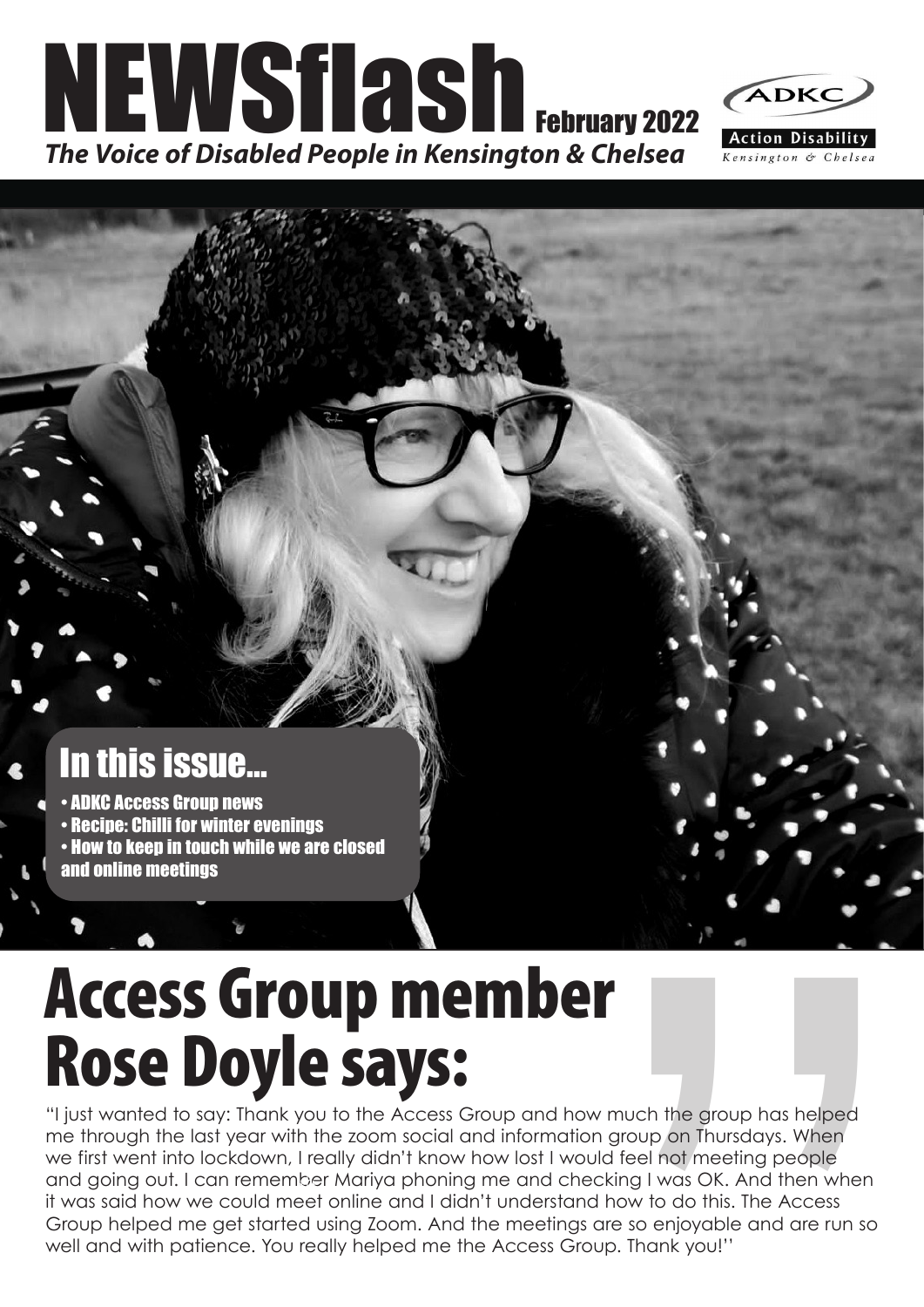Welcome to the first issue of Newsflash for 2022. It may still only be early in the year but we've already been busy. In January, we held the latest in our very successful Disabled People's Question Time events. A co-production with RBKC focusing on Adult Social Care. As you can imagine, it was a lively discussion! And we are currently planning a follow-up event in the Spring.

We are also looking at the best way to safely reopen the ADKC Centre. We continue to deliver all of our services, meetings and classes remotely. However, as I have explained in these editorials before, we're very keen to reopen as soon as we can. We know that the Centre is a local community hub for disabled people. A place where we can get

together, support each other and socialise. At the same time, it is vital that we do this in a way which doesn't put anyone (staff, volunteers and you, our members) at any kind of risk.

Please look out for updates on this on our website www.adkc.org.uk

The next issue of Newsflash should be with you in the Spring. Until then, stay safe and well and please don't hesitate to get in touch if you need our support.

**Jamie Renton**

*Chief Executive* 

# Editor's word

# The ADKC staff **Intervallent Contract Contract Contract Contract Contract Contract Contract Contract Contract Contract Contract Contract Contract Contract Contract Contract Contract Contract Contract Contract Contract Cont**

# A warming recipe from Jean…

# ADKC Access Group

# **How to Contact ADKC while we are closed…**

# **Vegetable Chilli** (serves 2-4)

# **You will need:**

**>** Half tablespoon olive oil **>** 1 large onion chopped into small pieces **>** 2 garlic cloves peeled and chopped

**>** 3 medium carrots peeled and chopped into small pieces

**>** 1 green pepper seeded and diced

**>** 1 teaspoon of chilli powder, season to taste **>** 2 tablespoons of tomato sauce

**>** 400 grams canned kidney beans, drained and washed **>** 400 grams of canned sweetcorn, drained and washed

**>** 400 grams can of chickpeas, drained and washed

**>** 400 grams canned chopped tomatoes 200 ml of vegetable stock.

**Catherine** Dohou Lifelong Learning Co-ordinator

## **Method**

1. Heat the oil in a large pan, add the onions and cook for 6 minutes.

2. Add the garlic, pepper

Glenda Joseph Personal Development Officer



and carrots and cooked for 3-6 minutes. 3. Add the chilli powder and cook for 36 minutes. 4.Add the tomato sauce, cook for 2-4 minutes then add the kidney beans, sweetcorn, chickpeas and

tomatoes and mix well. 5. Add the vegetable stock bring to the boil, reduce the heat to simmer and cook for 35 minutes.

Serve with plain boiled rice and corn chips. Enjoy!

**Jean Davis** *ADKC Member*

**The ADKC Office**  *t* 020 8960 8888 *m* 07553370074

--------------------------

# **ADKC COVID-19 Volunteer**

**Project:** Mary Ann Mallett Co-ordinator *t* 07762 190971 *e* mmallet@adkc.org.uk

### **Independent Living Project:**

Jenny Hurst Independent Living / Personal Budget Coordinator *m* 07922 811 281 Monday - Friday from 9.30-5 (texts and emails preferred). *e* independentliving@adkc.org.uk



**Personal Development Officer** Glenda Joseph Personal Development *e* personaldevelopment@adkc.org.uk

**Information and Advice Projec**t Marian O'Donoghue Information and Advice Officer *m* 07545 506114 *e* information@adkc.org.uk

## **Disability Legal Advice Project**

Carla Camilleri Disability Legal Advisor *e* legaladvice@adkc.org.uk

**Disability Connect Project** Simone Galloway Co-ordinator *m* 07595 968 587 *e* disabilityconnect@adkc.org.uk

## **Access Project** Mariya Stoeva - Co-ordinator *e* access@adkc.org.uk

Office Manager Martha Issa *m* 07928821346 *e* pbadmin@adkc.org.uk

**Voice of Experience Project** Theresa McGrady Voice of Experience Co-ordinator *m* 07729 573 963 (Mon & Thu) *e* voiceofexperience@adkc.org.uk

**Chief Executive** Jamie Renton Contact ADKC *t* 020 8960 8888 *e* chiefexecutive@adkc.org.uk



Jamie Renton Chief Executive

> O'Donoghue Information and Advice Officer

**Marian** 

Mary Ann Mallet COVID-19 Volunteer



Coordinator

Theresa **McGrady** Voice of Experience Co-ordinator

Simone Galloway Disability Connect Co-ordinator



### **ADKC Centre**

Whitstable House Silchester Road, W10 6SB T: 020 8960 8888 F: 020 8960 8282 Minicom: 020 8964 8066 www.adkc.org.uk

Jenny Hurst Independent Living Project Co-ordinator



Mariya Stoeva Access Project Co-ordinator



Martha Issa Office Manager



Online meetings continue fortnightly and are wellattended. Members support each other campaigning on important issues for disabled people. Service providers and decision makers are invited into meetings to listen, discuss the issues and hopefully make changes. The Access Group also liaises with officers from a range of services.

Some of the Access Group's successful campaigns, activities and achievements: •The ADKC Access Group has been shortlisted for the Disability Power 100 Awards 2021.

•Improved accessibility of parks' roads and pathways within the Royal Borough. •Taking part in TfL Local Communities and Partnerships Interview, which helped TfL to improve their collaboration with elderly and disabled customers and

will be used for their staff

accessibility training.

New members welcome, learn new skills and meet new people. Together let's make our Borough the most accessible place in London!

## **Mariya Stoeva**

*Access Group Co-ordinator*